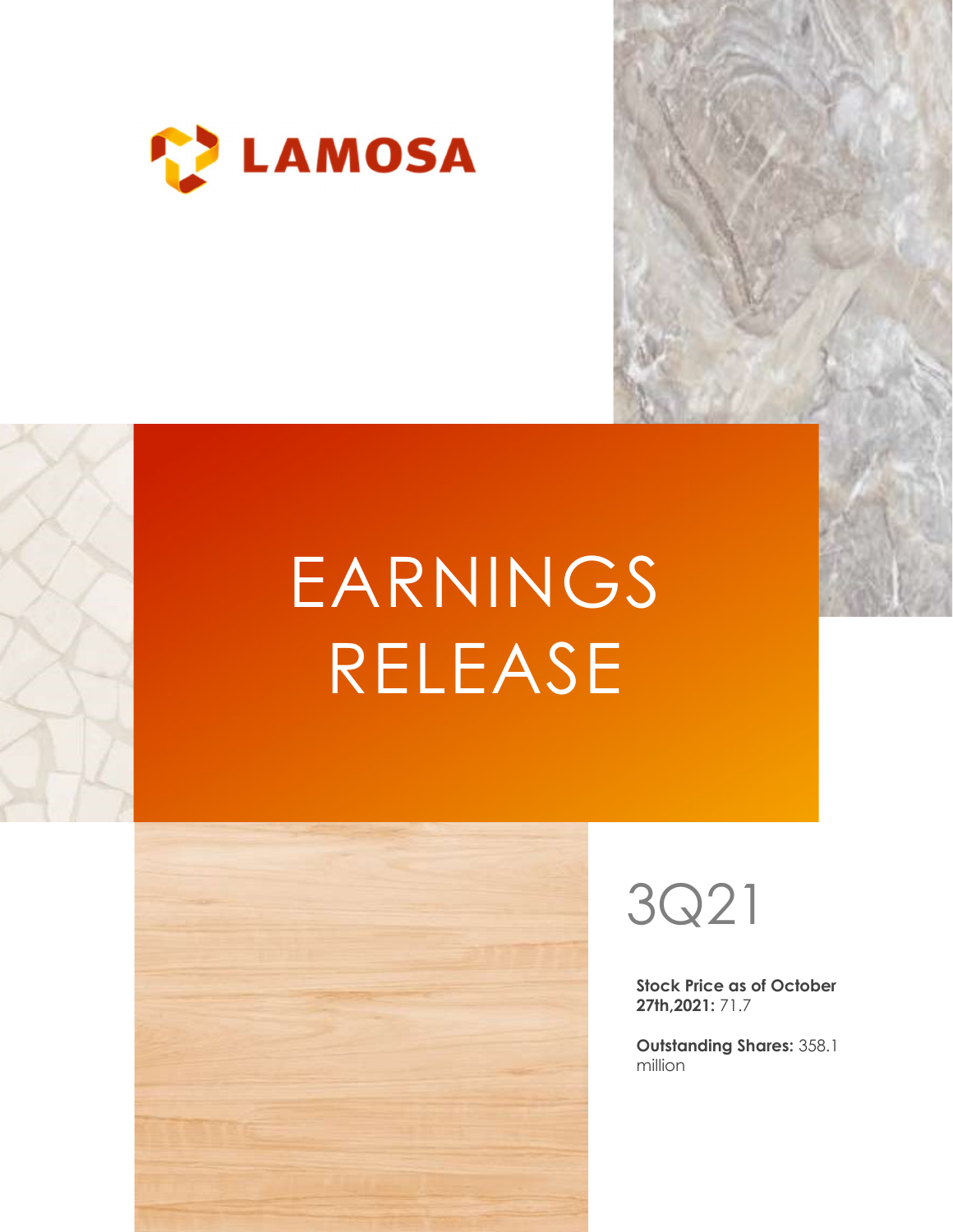| Growth in Sales and EBITDA of 41% and 107%, respectively.<br>Improvement in Operating Margins. Cash Flow generation supporting<br>organic and inorganic growth without altering debt leverage. |       |              |        |            |            |        |
|------------------------------------------------------------------------------------------------------------------------------------------------------------------------------------------------|-------|--------------|--------|------------|------------|--------|
|                                                                                                                                                                                                |       |              |        |            |            |        |
|                                                                                                                                                                                                |       |              |        |            |            |        |
| Figures in millions of nominal Mexican Pesos. Figures may vary due to rounding.<br>Figures calculated under IFRS.                                                                              |       |              |        |            |            |        |
| <b>Estado de Resultados</b>                                                                                                                                                                    | 3 Q   | 3 Q          |        | <b>YTD</b> | <b>YTD</b> |        |
|                                                                                                                                                                                                | 2020  | 2021         | Var %  | 2020       | 2021       | Var %  |
| <b>Net Sales</b>                                                                                                                                                                               | 5,644 | 6,933        | 23%    | 13,571     | 19,178     | 41%    |
| Cost of Sales                                                                                                                                                                                  | 3,206 | 3,686        | 15%    | 7,997      | 10,180     | 27%    |
| <b>Gross Profit</b>                                                                                                                                                                            | 2,438 | 3,247        | 33%    | 5,574      | 8,998      | 61%    |
| <b>Gross Margin</b>                                                                                                                                                                            | 43%   | 47%          |        | 41%        | 47%        |        |
| <b>Operating Expenses</b>                                                                                                                                                                      | 1,222 | 1,525        | 25%    | 3,361      | 4,276      | 27%    |
| Operating Income                                                                                                                                                                               | 1,212 | 1,680        | 39%    | 2,099      | 4,719      | 125%   |
| <b>Operating Margin</b>                                                                                                                                                                        | 21%   | 24%          |        | 15%        | 25%        |        |
|                                                                                                                                                                                                | 1,394 | 1,899        | 36%    | 2,586      | 5,343      | 107%   |
|                                                                                                                                                                                                | 25%   | 27%          |        | 19%        | 28%        |        |
| <b>EBITDA</b>                                                                                                                                                                                  |       | 182          |        | 1,479      | 404        | $-73%$ |
| <b>EBITDA Margin</b><br>Comprehensive Financing                                                                                                                                                | $-32$ |              | $-27%$ | 411        | 2,628      | 540%   |
| Cost<br>Net Income                                                                                                                                                                             | 886   |              |        |            |            |        |
| Net Margin                                                                                                                                                                                     | 16%   | 645<br>$9\%$ |        | 3%         | 14%        |        |

|            |                           | of 41% and 107%, respectively.      |                                                 |            |        |
|------------|---------------------------|-------------------------------------|-------------------------------------------------|------------|--------|
|            |                           |                                     | <b>Margins. Cash Flow generation supporting</b> |            |        |
|            |                           |                                     |                                                 |            |        |
|            |                           | vth without altering debt leverage. |                                                 |            |        |
|            |                           |                                     |                                                 |            |        |
|            |                           |                                     |                                                 |            |        |
|            |                           |                                     |                                                 |            |        |
|            |                           |                                     |                                                 |            |        |
|            |                           |                                     |                                                 |            |        |
|            | may vary due to rounding. |                                     |                                                 |            |        |
|            |                           |                                     |                                                 |            |        |
|            |                           |                                     |                                                 |            |        |
| 3Q         | 3Q                        |                                     | <b>YTD</b>                                      | <b>YTD</b> |        |
| 2020       | 2021                      | Var %                               | 2020                                            | 2021       | Var %  |
| 5,644      | 6,933                     | 23%                                 | 13,571                                          | 19,178     | 41%    |
| 3,206      | 3,686                     | 15%                                 | 7,997                                           | 10,180     | 27%    |
| 2,438      | 3,247                     | 33%                                 | 5,574                                           | 8,998      | 61%    |
| 43%        | 47%                       |                                     | 41%                                             | 47%        |        |
| ,222       | 1,525                     | 25%                                 | 3,361                                           | 4,276      | 27%    |
| ,212       | 1,680                     | 39%                                 | 2,099                                           | 4,719      | 125%   |
| 21%        |                           |                                     | 15%                                             | 25%        |        |
|            | 24%                       |                                     |                                                 |            |        |
| ,394       | 1,899                     | 36%                                 | 2,586                                           | 5,343      | 107%   |
| 25%        | 27%                       |                                     | 19%                                             | 28%        |        |
| $-32$      | 182                       |                                     | 1,479                                           | 404        | $-73%$ |
|            |                           |                                     |                                                 |            |        |
| 886        | 645                       | $-27%$                              | 411                                             | 2,628      | 540%   |
| 16%        | $9\%$                     |                                     | 3%                                              | 14%        |        |
|            |                           |                                     |                                                 |            |        |
| 3Q         | 3Q                        |                                     | <b>YTD</b>                                      | <b>YTD</b> |        |
| 2020       | 2021                      | Var %                               | 2020                                            | 2021       | Var %  |
| .785       | 2,542                     | 42%                                 | 3,811                                           | 6,866      | 80%    |
|            |                           |                                     |                                                 |            |        |
| <b>DEC</b> | <b>SEP</b>                |                                     |                                                 |            |        |
|            |                           |                                     |                                                 |            |        |
| 2020       | 2021                      | Var %                               |                                                 |            |        |
| 4,610      | 8,443                     | 83%                                 |                                                 |            |        |
|            | 1.1                       |                                     |                                                 |            |        |
| 1.1        |                           |                                     |                                                 |            |        |
| 656        | 5,273                     |                                     |                                                 |            |        |

|                      | w    |       |                  | <b>YTD</b>        | <b>YTD</b> |       |
|----------------------|------|-------|------------------|-------------------|------------|-------|
|                      | 2020 | 2021  | Var <sub>%</sub> | 2020              | 2021       | Var % |
| <b>Foreign Sales</b> | ,785 | 2,542 | 42%              | 3 8 1 1<br>ווט, ט | 6,866      | 80%   |

| YTD   | <b>YTD</b> |       |
|-------|------------|-------|
| 2020  | 2021       | Var % |
| 3,811 | 6.866      | 80%   |

|                    | <b>DEC</b> | <b>SEP</b> |       |
|--------------------|------------|------------|-------|
|                    | 2020       | 2021       | Var % |
| Net Debt           | 4,610      | 8,443      | 83%   |
| Net Debt / EBITDA' |            | ۱.۱        |       |
| $Capex^2$          | 656        | 5,273      |       |

| EBITDA Last Twelve Months as of September 2021 including Roca Tiles. |  |
|----------------------------------------------------------------------|--|
|                                                                      |  |

<sup>2</sup> Refers to year-to-date investments as of September including Euroceramica and Roca Tiles.

Grupo Lamosa ended up the third quarter of the year keeping its growth pace regarding results and improvements in its profitability margins. The gradual economic recovery in Mexico as well as in the countries where the company operates, has contributed to support the dynamism of housing improvement and construction sectors, favorably impacting the performance of Grupo Lamosa's divisions.

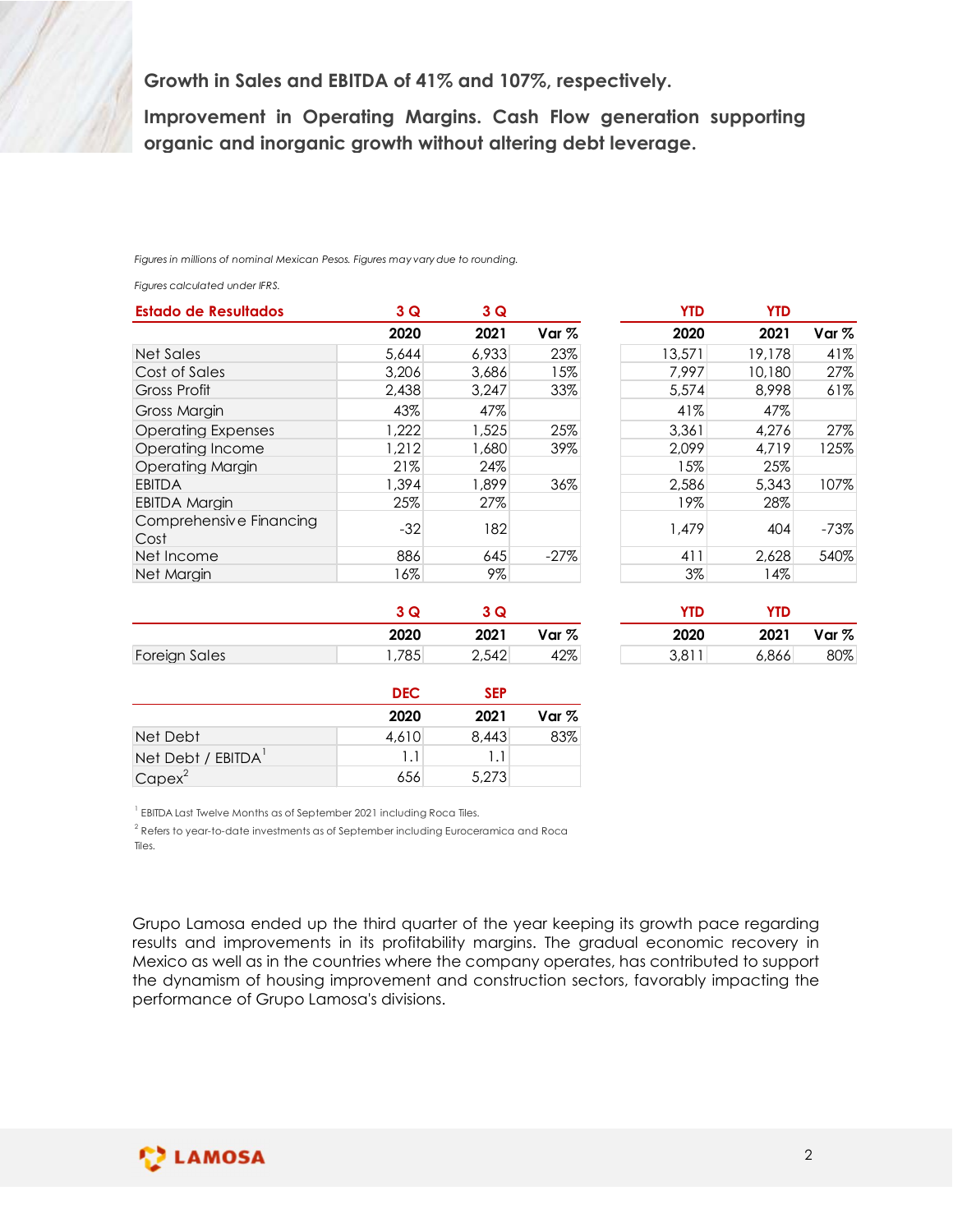San Pedro Garza García, Nuevo Leon, Mexico, October 27th, 2021. Grupo Lamosa announces its results related to the third quarter of 2021.

Figures in millions of Mexican Pesos. Figures may vary due to rounding. Figures calculated under International Financial Reporting Standards.

# SALES

Total accumulated sales at the end of the third quarter of the year ascended to \$19,179 million pesos, showing a 41% growth when compared to sales of \$13,571 million recorded during the same period of 2020, which was affected by the Covid-19 pandemic.



#### FOREIGN SALES

Foreign sales during the first nine months of the year amounted to \$6,866 million pesos, representing 36% of total sales and a growth of 80% when compared to sales of \$3,811 million in the same period of 2020. This growth was driven by the greater dynamism in the Latam markets, as well as by the integration of Euroceramica's results in Colombia during the whole year, and the incorporation of the operations of Roca Tiles since September of this year. **SN SALES**<br>
sales during the first nine months of the year amounted to \$6.866 million pesos,<br>
nting 36% of total sales and a growth of 80% when compared to sales of \$3.811 million<br>
ame period of 2020. This growth was driv





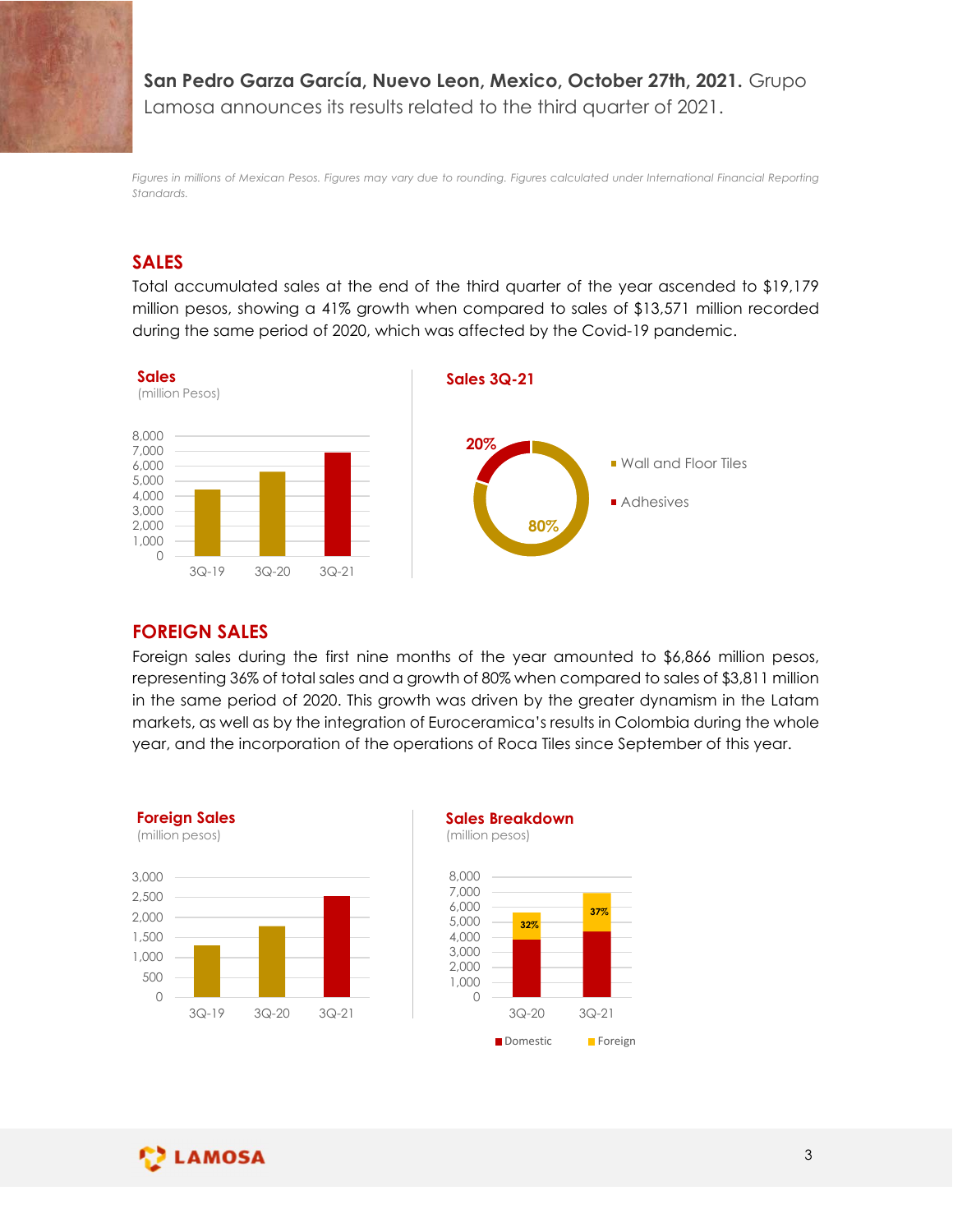

# PERFORMANCE PER BUSINESS SEGMENT

| <b>PERFORMANCE PER BUSINESS SEGMENT</b>                                                   |                                           |                 |              |                  |                |              |                 |              |             |
|-------------------------------------------------------------------------------------------|-------------------------------------------|-----------------|--------------|------------------|----------------|--------------|-----------------|--------------|-------------|
| At the end of the third quarter of the year, Grupo Lamosa's businesses showed outstanding |                                           |                 |              |                  |                |              |                 |              |             |
| growth in their results.                                                                  |                                           |                 |              |                  |                |              |                 |              |             |
|                                                                                           |                                           |                 |              |                  |                |              |                 |              |             |
|                                                                                           |                                           |                 |              | <b>Adhesives</b> |                |              | <b>Total</b>    |              |             |
|                                                                                           | <b>Wall and Floor Tiles</b><br><b>YTD</b> | <b>YTD</b>      |              | <b>YTD</b>       | <b>YTD</b>     |              | YID             | <b>YTD</b>   |             |
|                                                                                           | 2020                                      | 2021            | <u>Var %</u> | 2020             | 2021           | Var %        | 2020            | 2021         | Var %       |
| Sales<br>EBIT                                                                             | 10,163<br>1,461                           | 15,093<br>3,826 | 49%<br>162%  | 3,407<br>812     | 4,086<br>1,001 | 20%<br>23%   | 13,571<br>2,099 | 19,178       | 41%         |
| Dep. & Amort. and Others                                                                  | 396                                       | 512             | 29%          | 43               | 50             | 18%          | 488             | 4,719<br>624 | 125%<br>28% |
| <b>EBITDA</b>                                                                             | 1,857                                     | 4,338           | 134%         | 855              | 1,051          | 23%          | 2,586           | 5,343        | 107%        |
| $\%$                                                                                      | 18%                                       | 29%             |              | 25%              | 26%            |              | 19%             | 28%          |             |
|                                                                                           |                                           |                 |              |                  |                |              |                 |              |             |
|                                                                                           | <b>Wall and Floor Tiles</b>               |                 |              | <b>Adhesives</b> |                |              | <b>Total</b>    |              |             |
|                                                                                           | 3Q-20                                     | $3Q-21$         | Var %        | $3Q-20$          | $3Q-21$        | Var %        | $3Q-20$         | $3Q-21$      | Var %       |
| Sales                                                                                     | 4,353                                     | 5,528           | 27%          | 1,291            | 1,406          | 9%           | 5,644           | 6,933        | 23%         |
|                                                                                           | 916                                       | 1,399           | 53%          | 343              | 322            | $-6%$        | 1,212           | 1,680        | 39%         |
| Uafir<br>Dep. & Amort. and Others<br><b>EBITDA</b>                                        | 151<br>1,067                              | 182<br>1,581    | 21%<br>48%   | 15<br>358        | 17<br>338      | 11%<br>$-6%$ | 182<br>1,394    | 219<br>1,899 | 20%<br>36%  |

|                          | <b>Wall and Floor Tiles</b> |       |         | <b>Adhesives</b> |         |        | Total |         |         |
|--------------------------|-----------------------------|-------|---------|------------------|---------|--------|-------|---------|---------|
|                          | 3Q-20                       | 3Q-21 | Var $%$ | 3Q-20            | $3Q-21$ | Var %  | 3Q-20 | $3Q-21$ | Var $%$ |
| Sales                    | 4,353                       | 5,528 | 27%     | ,291             | ,406    | 9%     | 5,644 | 6,933   | 23%     |
| Uafir                    | 916                         | ,399  | 53%     | 343              | 322     | $-6\%$ | ,212  | ,680    | 39%     |
| Dep. & Amort, and Others | 151                         | 182   | 21%     | ں ا              |         | $1\%$  | 182   | 219     | 20%     |
| <b>EBITDA</b>            | ,067                        | ,581  | 48%     | 358              | 338     | -6%    | ,394  | ∣899,،  | 36%     |
| %                        | 25%                         | 29%   |         | 28%              | 24%     |        | 25%   | 27%     |         |

# WALL AND FLOOR TILES

The accumulated sales of the wall and floor tile business at the end of the third quarter of the year soared to \$15,093 million pesos, representing 79% of total sales and a 49% growth in relation to sales of \$10,163 million recorded during the same period of 2020. The results of this business incorporate the operations of Eurocerámica and Roca Tiles acquisitions, mentioned above.

# ADHESIVES

The adhesives business revenues for the first nine months of the year amounted to \$4,086 million pesos, which represented 21% of Grupo Lamosa's total sales, as well as a 20% growth rate when compared to sales of \$3,407 million recorded during the same period of 2020.

# OPERATING INCOME

The strict control over the company's costs and expenses, coupled with the growth in results, which has allowed for greater absorption of fixed costs, helped to maintain the growth pace in operating income and the improvement in operating margins. Operating income for the first nine months of 2021 totaled \$4,719 million pesos, an increase of 125% when compared to the \$2,099 million recorded during the same period of the previous year. The operating income to sales margin at the end of the third quarter was 25%, which favorably compares with the 15% margin recorded at the end of the third quarter of 2020.

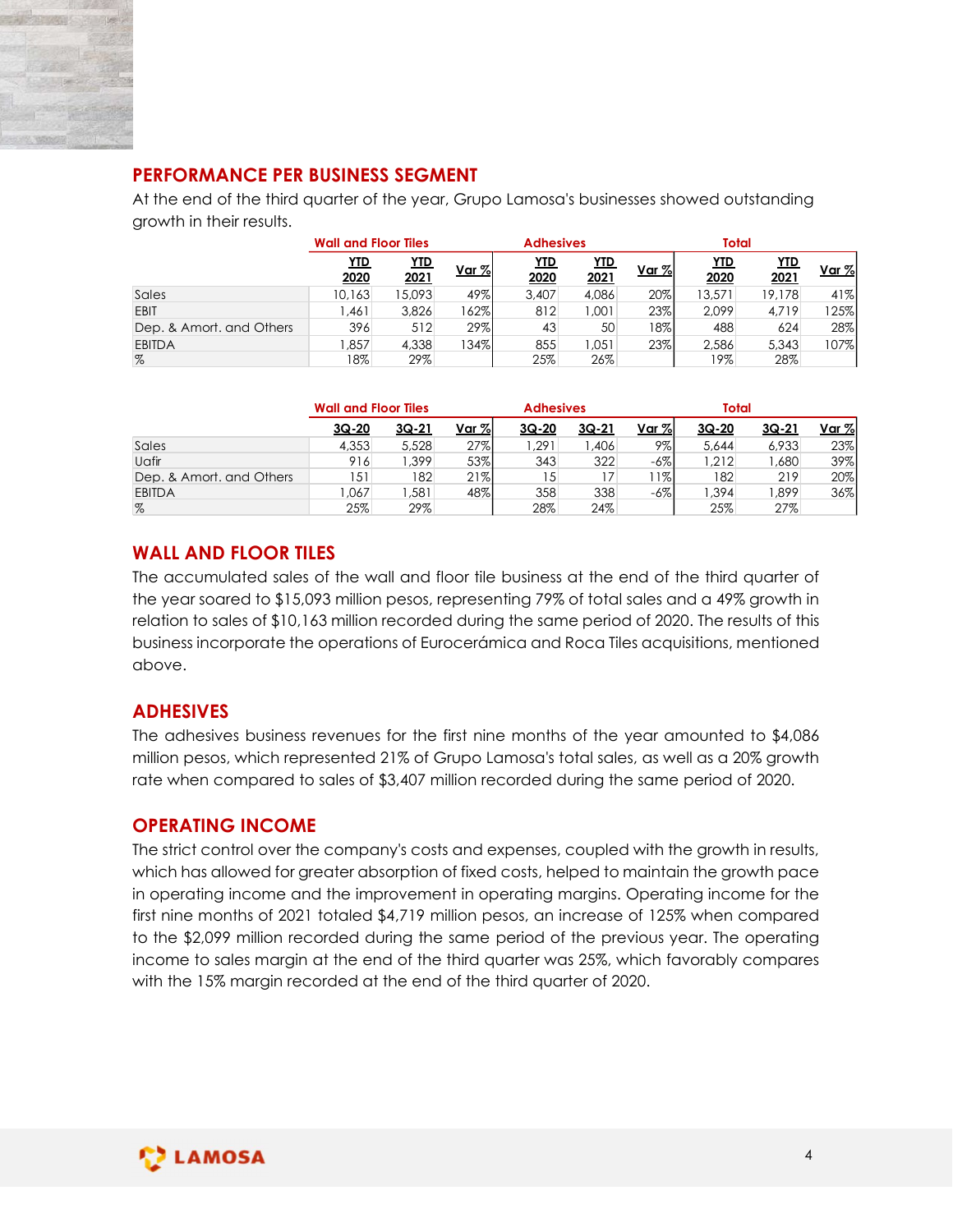

Accumulated Ebitda at the end of the third quarter of 2021 was \$5,343 million pesos, showing a 107% growth rate when compared to the Ebitda of \$2,586 million for the same period of the previous year. The Ebitda to sales margin was 28%, higher than the margin of 19% recorded at the end of the third quarter of 2020.



## NET INCOME

At the end of the third quarter, Grupo Lamosa showed a significant reduction in its debt financial cost, along with a lower impact from foreign exchange fluctuations. Net financial expense ascended to \$213 million pesos, which favorably compares with the \$332 million recorded during the first nine months of 2020. Similarly, the lower level of peso depreciation against the US dollar implied a foreign exchange loss of \$110 million pesos, significantly lower than the foreign exchange loss of \$1,163 million pesos recorded during the same period of 2020. The latter allowed to close the third quarter of the year with a comprehensive financing result of \$404 million pesos, a 73% reduction when compared to the result of \$1,479 million recorded at the end of the third quarter of 2020.

The growth in operating results and the reduction in the comprehensive financing result favorably impacted the company's net income. At the end of the third quarter of the year, net income of \$2,628 million pesos was recorded, showing a margin to sales of 14% and a 540% growth rate when compared to the net income of \$411 million recorded during the first nine months of 2020.



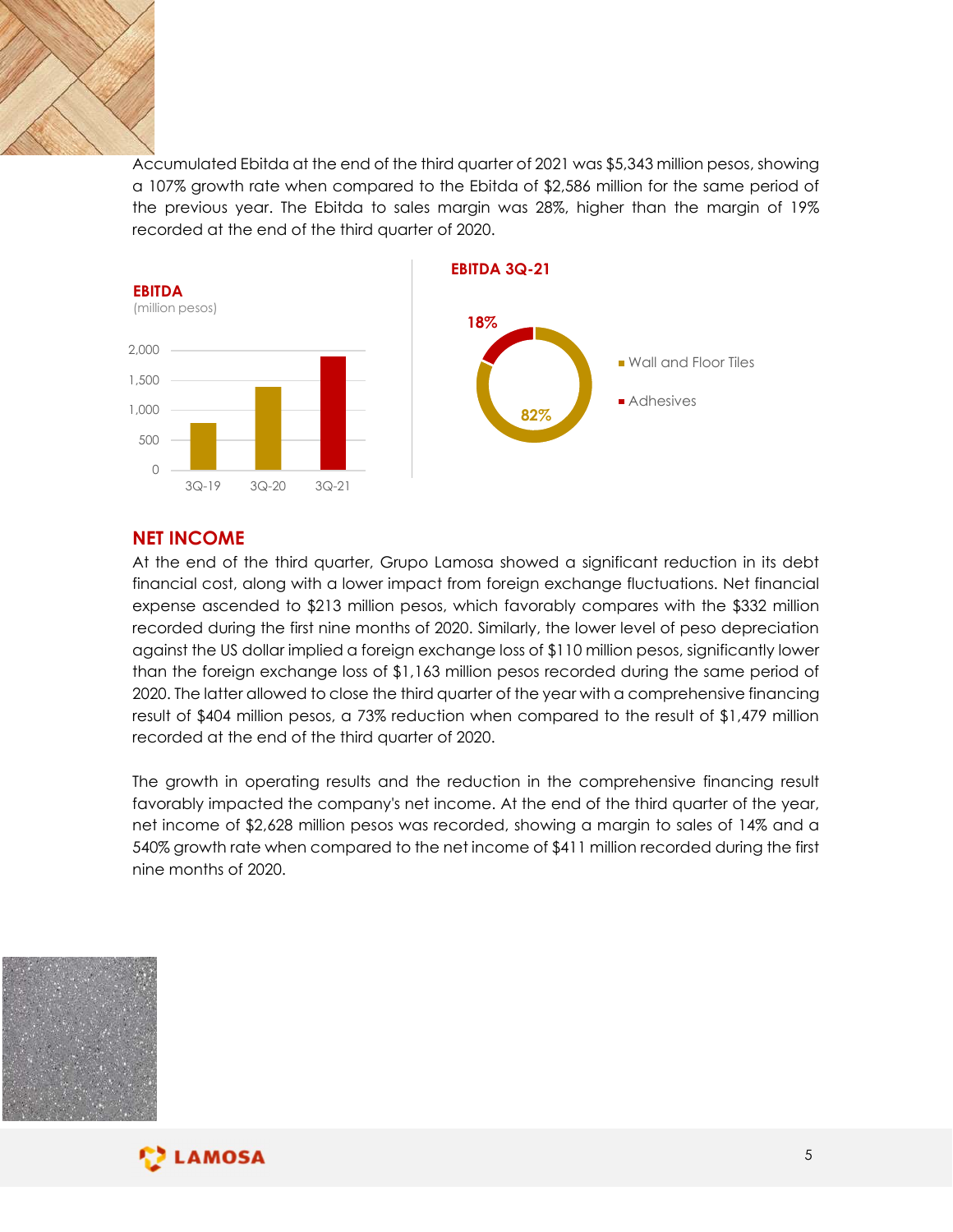

| <b>Net Comprehensive</b><br><b>Financing Cost</b> | <b>YTD</b>     | <b>YTD</b> |                  |
|---------------------------------------------------|----------------|------------|------------------|
|                                                   | 2020           | 2021       | Var $\%$         |
| Net Financial Expense                             | 332            | 213        | $-36%$           |
| Exchange (Gain) Loss and<br>Others                | 1,147<br>1,479 | 190<br>404 | $-83%$<br>$-85%$ |

#### FINANCIAL PERFORMANCE

Grupo Lamosa's favorable operating and financial performance continued to support the company's organic and inorganic growth, investing a capex figure of \$5,273 million pesos at the end of the third quarter of 2021. The company's net debt stood at \$8,443 million pesos, after incorporating the debt derived from the acquisition of Roca Tiles, showing an 83% growth rate when compared to the debt of \$4,610 million at the end of last year. Notwithstanding the growth in debt, the net debt to Ebitda ratio, considering Roca Tiles´ results for the last twelve months, remained at 1.1 times, a healthy debt leverage, just like the ratio recorded at the end of 2020. Consolidated Net Debt FINANCIAL PERFORMANCE<br>
(0)  $\frac{1}{30-19}$   $\frac{30-20}{30-20}$   $\frac{30-21}{30-20}$ <br>  $\frac{1}{30-20}$   $\frac{1}{30-20}$   $\frac{30-21}{30-20}$ <br>  $\frac{1}{30-19}$ <br>  $\frac{1}{30-19}$   $\frac{1}{30-19}$   $\frac{1}{30-19}$ <br>  $\frac{1}{30-19}$   $\frac{1}{30-19}$   $\frac{1}{30-1$ 1,479 404 - 85%<br>
Cicil performance continued to support the<br>
ing a capex figure of \$5,273 million pesos at<br>
my's net debt stood at \$8,443 million pesos,<br>
acquisition of Roca Tiles, showing an 83%<br>
f \$4,610 million at the



Sep-21



Grupo Lamosa's cash flow generation and its healthy financial structure have allowed to support the company's growth path, expanding its operations into new markets and latitudes. The resizing achieved by Grupo Lamosa will enable it to be less dependent on the domestic market, reducing risks and contributing to continue generating value for its shareholders.